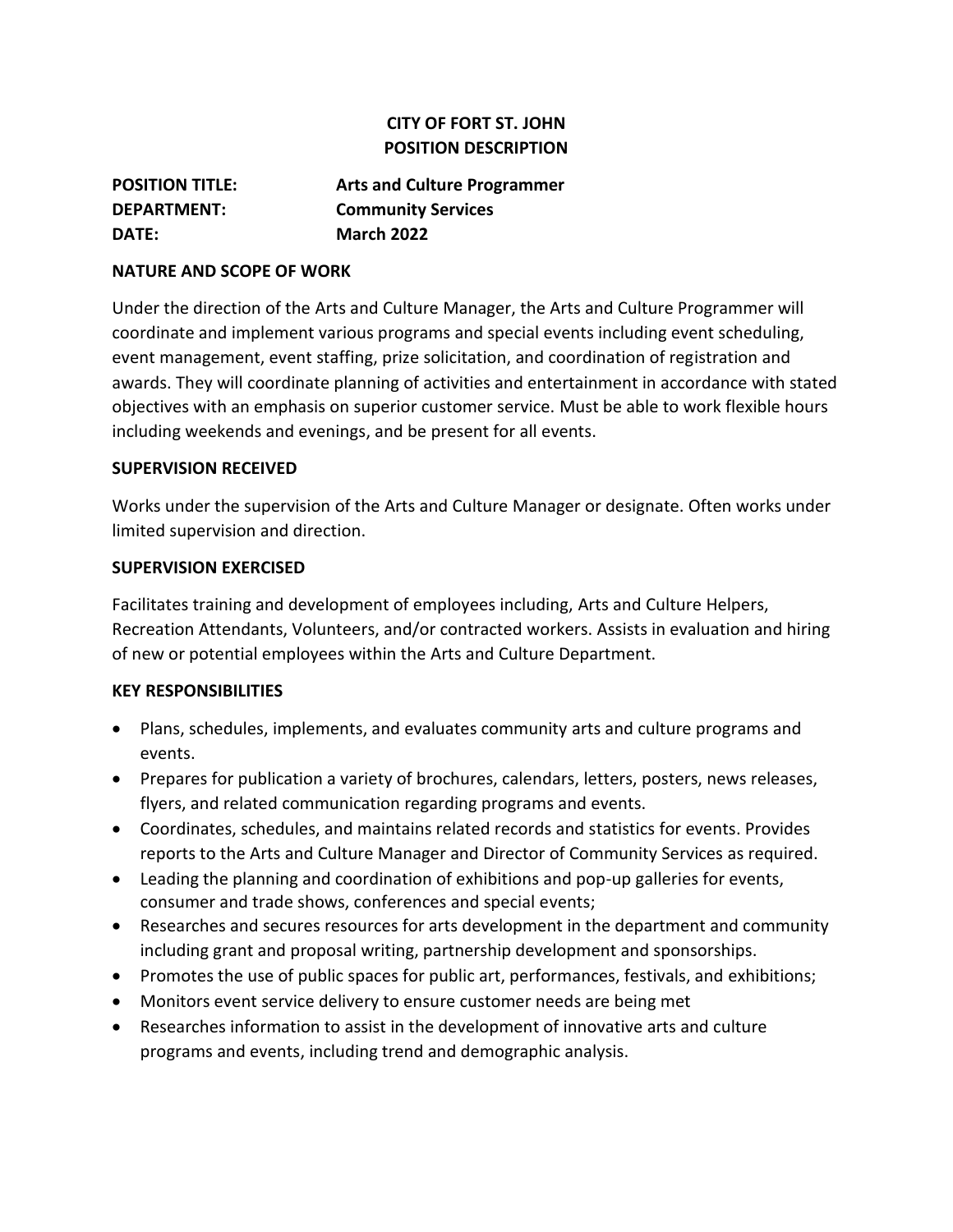- Monitors budget to ensure that expenditures and revenues are in line with budget projections. Provides input, analysis, and recommendations on budget process including providing insight and examples for enhancing revenue or streamlining expenditures.
- Directs and trains temporary and seasonal staff and volunteers, monitors proper completion of work.
- Develops and presents updates; provides necessary reporting to relevant Managers, Directors, Officers, and City Council.
- Ensures compliance with applicable policies and procedures, and licensing and/or safety regulations and standards related to the services provided.
- Assists with maintaining clean and orderly facilities to ensure the safety of staff and users.
- Promotes good relations with participants, media, and outside organizations.
- Operates with a high degree of independent judgement, action and initiative in all aspects of the programming function;
- Additional duties as assigned.
- Takes reasonable care to protect the health and safety of themselves, and the health and safety of others who may be affected by their acts or omissions at work. Properly wears protective clothing, devises and equipment provided, and ensures hazards are immediately reported to Supervisors. Complies with the City of Fort St. John's Occupational Health and Safety program, and all applicable policies and procedures.

### **PERFORMANCE FACTORS**

- Knowledge, Ability, and Skills Reliability
- 
- Quantity of Work Compliance
- 
- 
- Customer Service  **Customer Service Attendance and Punctuality** 
	-
- Cooperation Health & Safety

# **REQUIRED QUALIFICATIONS, LICENSES, CERTIFICATES & REGISTRATIONS, KNOWLEDGE, ABILITY & SKILLS**

- 1-3+ years' experience in the arts or cultural sector;
- Diploma, or undergraduate degree in at least one of the following fields; Fine Arts, Arts Administration, Cultural Resource Management, Museum, Heritage or Anthropology studies, etc.;
- Minimum 3 years' experience in a supervisory role, preferably in a union setting
- Valid Standard First Aid with CPR-C or ability to obtain prior to employment.
- Valid BC Class 5 Drivers' License.
- Previous experience working with artists, galleries, theatre, music, cultural centers, events etc.
- Knowledge of local Indigenous history and culture.